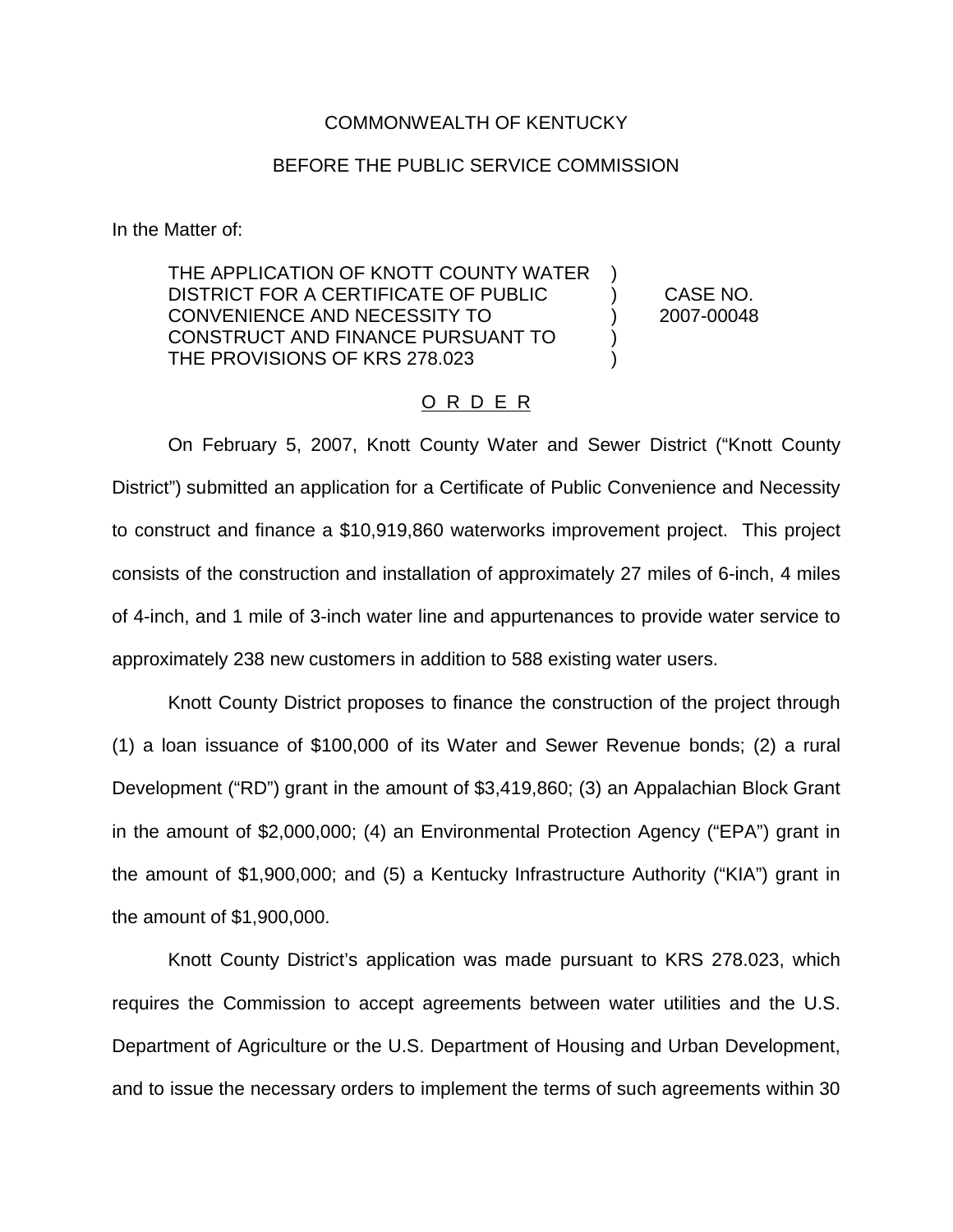days of satisfactory completion of the minimum filing requirements. Given that minimum filing requirements were met in this case on February 5, 2007, KRS 278.023 does not grant the Commission any discretionary authority to modify or reject any portion of this agreement.

IT IS THEREFORE ORDERED that:

1. Knott County District is granted a Certificate of Public Convenience and Necessity for the proposed construction project.

2. Knott County District's proposed plan of financing with RD is accepted.

3. Knott County District is authorized to issue bonds not to exceed \$100,000 of its Water and Sewer Revenue Bonds at an interest rate not exceeding 4.5 percent per annum, maturing over 40 years.

4. The proceeds from the bond issuance shall be used only for the purposes specified in Knott County District's application.

5. Notwithstanding Ordering Paragraph 4, if surplus funds remain after the approved construction has been completed, Knott County District may use such surplus to construct additional plant facility if RD approves of the use, and the additional construction will not result in a change in Knott County District's rates for service. Knott County District shall provide written notice of this additional construction in accordance with 807 KAR 5:069, Section 3.

6. Knott County District shall file a copy of the "as-built" drawings and a certified statement that the construction has been satisfactorily completed in accordance with the contract plans and specifications within 60 days of the substantial completion of the construction certified herein.

-2- Case No. 2007-00048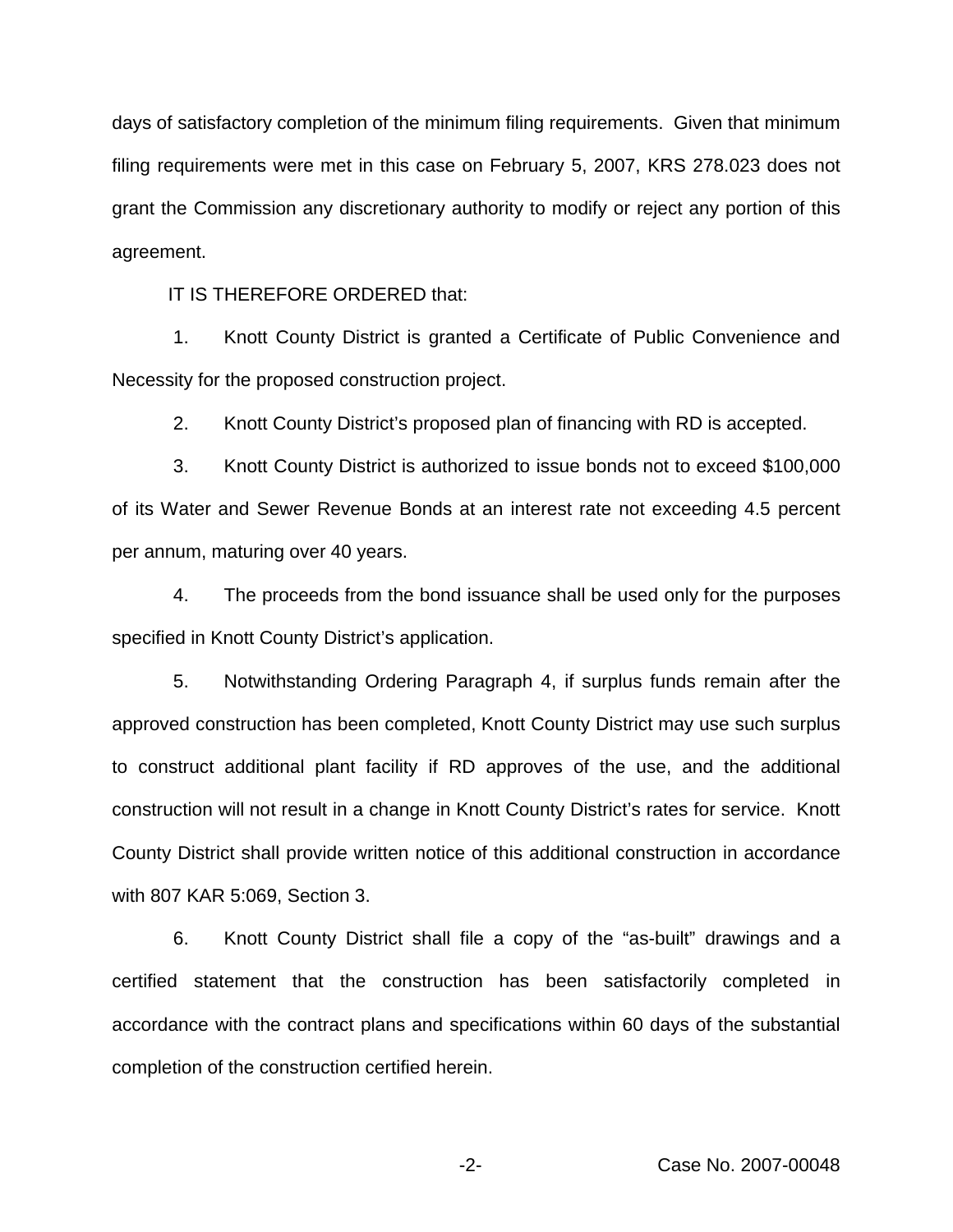7. Knott County District shall monitor the adequacies of the expanded water distribution system after construction. If the level of service is inadequate or declining, or the pressure to any customer is outside the requirements of 807 KAR 5:066, Section 5(1), Knott County District shall take immediate action to ensure that the level of service conforms to the regulations of the Commission.

8. Knott County District shall notify the Commission one week prior to the actual start of construction and at the 50 percent completion point.

9. Within 30 days of the date of this Order, Knott County District shall file with the Commission its revised tariffs setting out the rates approved herein.

10. The rates set out in Appendix A, which is attached hereto and incorporated herein, are the rates approved for service rendered on and after the date of this Order.

11. Three years from the effective date of this Order, Knott County District shall file an income statement, along with any pro forma adjustments, in sufficient detail to demonstrate that the rates approved herein are sufficient to meet its operating expenses and annual debt service requirements.

Nothing contained herein shall be deemed a warranty of the Commonwealth of Kentucky, or any agency thereof, of the financing herein accepted.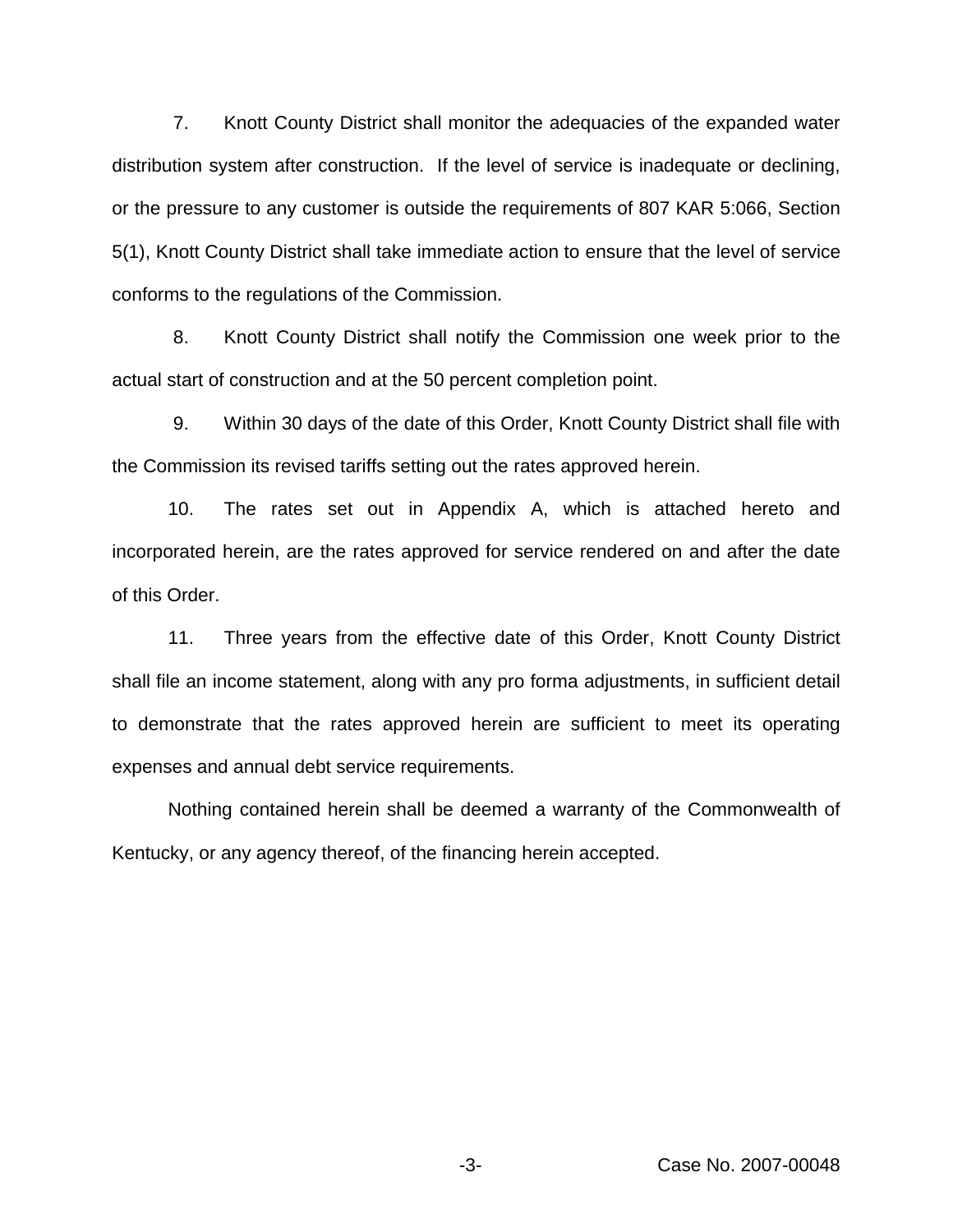Done at Frankfort, Kentucky, this 6<sup>th</sup> day of March, 2007.

By the Commission

ATTEST:

**Executive Director**